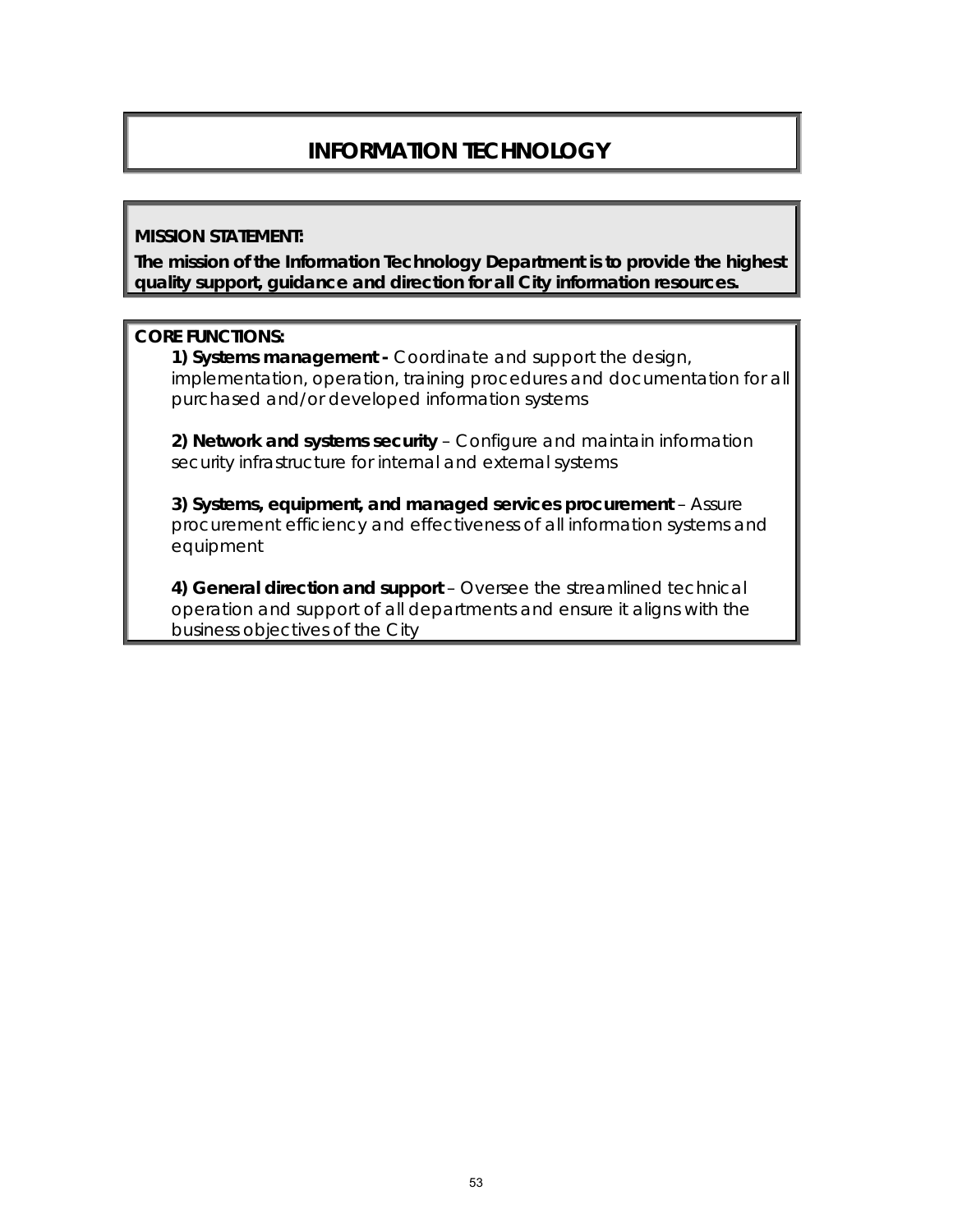## **2014-2015 WORK PLAN**

#### **CORE FUNCTION: #1 Systems management**

#### **Action:**

- Serve the City's business functions such as Finance, Human Resources, Utility Billing, Recreation Center and Municipal Court
- Manage and access the City's data such as data base management, data storage and backup and recovery
- Enable integration across all systems, including voice and email integration, citizen access interfaces and communications
- Analyze, optimize and refine systems in response to changing business and/or technological conditions
- Assure that critical business operations, that serve staff and public, are as current and problem-free as possible

### **Activity Measurement:**

- Refine and enhance the Finance, Human Resources and Utility Billing's Eden Software System quarterly
- Improve and enrich the City's cashiering and recreation systems annually
- Modify and heighten the City's document imaging system, call management systems and GIS Systems annually
- Implement vendor supplied changes to related backup management, server management and internet access management weekly
- Assure system integrity and integration daily

#### **Meets City Council's Premier Statements:**

Cedar Hill has Distinctive Character. Cedar Hill has Strong and Diverse Economy.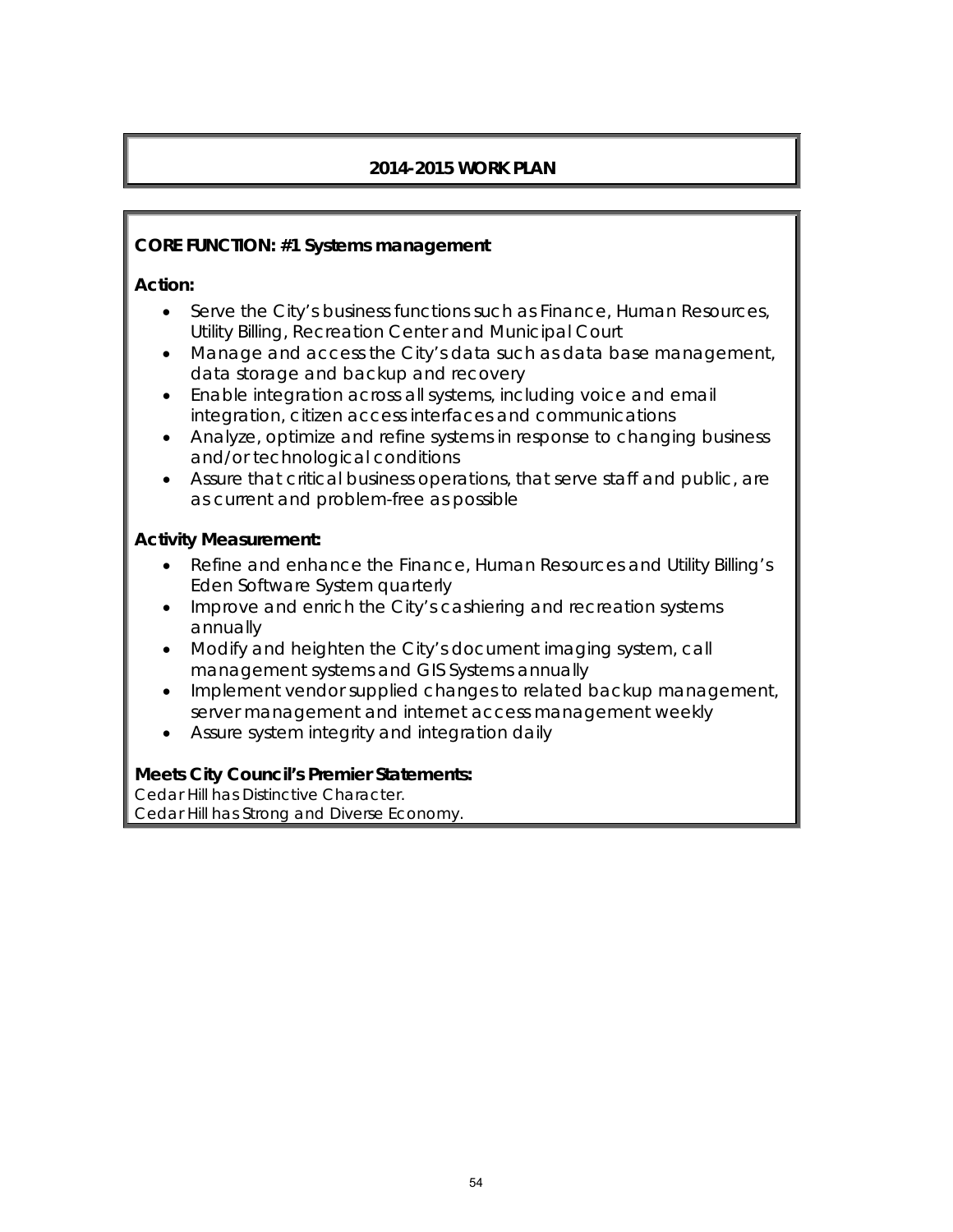## **CORE FUNCTION: #2 Network and systems security**

#### **Action:**

- Secure the internal data and telephone network
- Protect all external links to and from the City's network
- Expand the City's Information Security Plan, including the Business Continuity Plan
- Increase security awareness and protection of sensitive information
- Assess Technology for Citywide security matters

### **Activity Measurement:**

- Analyze the Comprehensive Security Assessment for compliance annually
- Revise the City's Security Plan, which includes the Business Continuity Plan, the Backup Strategy Plan, the Server Maintenance Plan, the Network Protection Plan and test critical aspects of the plan annually
- Examine the Computer Security Sections of the Personnel Policy Manual annually
- Evaluate network security issues, such as intrusions and access violations, daily
- Review email security issues, such as spams and viruses, daily
- Observe internet access speed daily
- Monitor internet access content daily
- Renew all security certificates annually
- Implement security systems changes to protect the City's systems from external and internal damage from attacks such as viruses, intrusion and spam daily

## **Meets City Council's Premier Statements:**

Cedar Hill has Distinctive Character. Cedar Hill is Safe. Cedar Hill is Clean. Cedar Hill has Strong and Diverse Economy.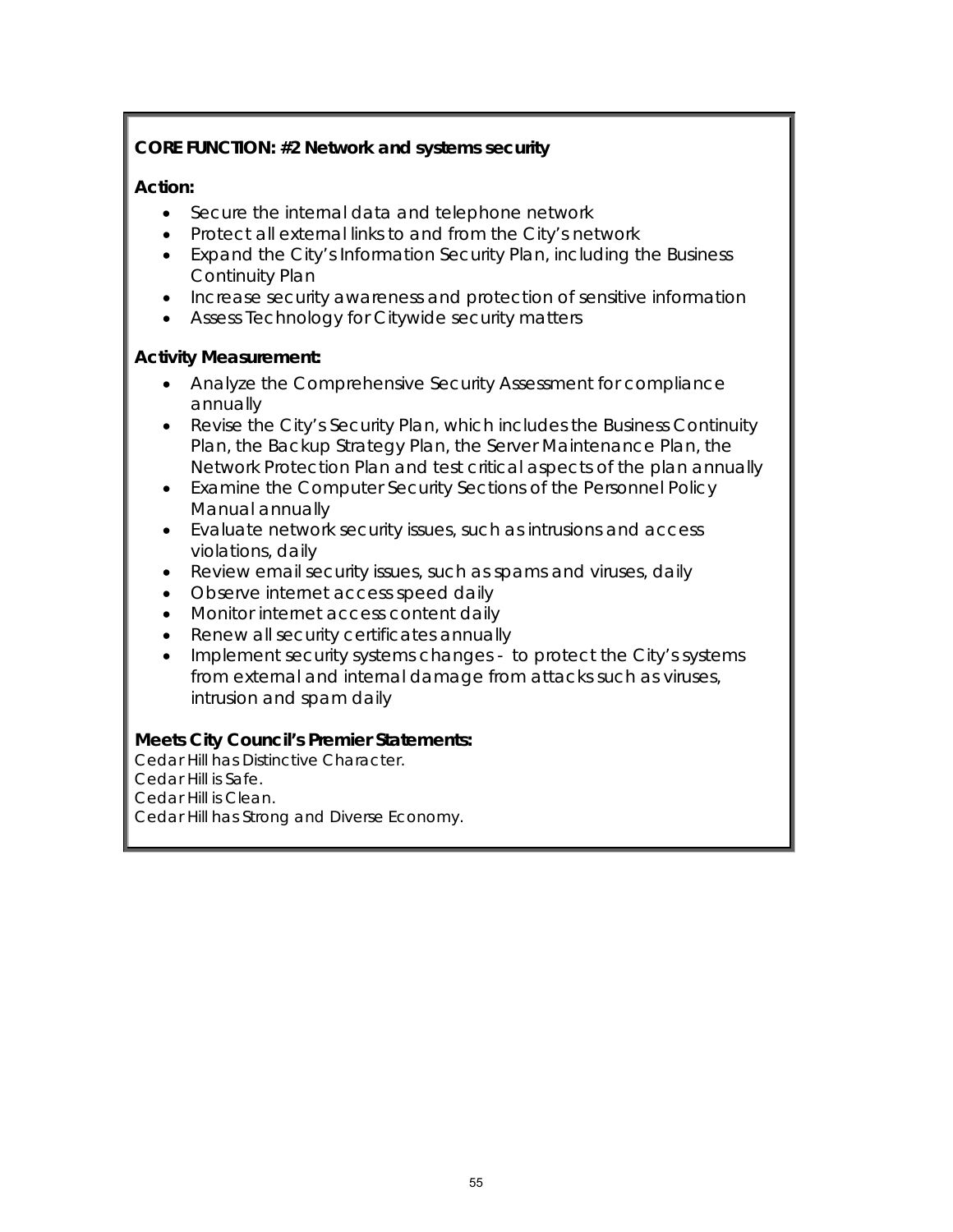## **CORE FUNCTION: #3 Systems, equipment and managed services procurement**

## **Action:**

- Establish prerequisites for all new or modified systems and equipment
- Coordinate solicitation of vendor documentation and responses
- Manage changes to City's information systems and equipment with vendor personnel
- Recommend purchase options for all information systems and equipment acquired by the City
- Supervise contracted and managed services activities
- Research all available sources, especially Texas Department of Information Resources qualified vendors, for determining eligible sources of information systems and equipment
- Carry out the City's Computer Replacement Program
- Select vendors or service providers that provide the best value for the City, consistent with state law and defined user requirements
- Use industry standards for soliciting and documenting system requirements

### **Activity Measurement:**

- Replace servers and major network components on a five-year replacement program
- Replace inoperable microcomputers and laptops within 24 hours

## **Meets City Council's Premier Statements:**

Cedar Hill has Distinctive Character. Cedar Hill has Strong and Diverse Economy.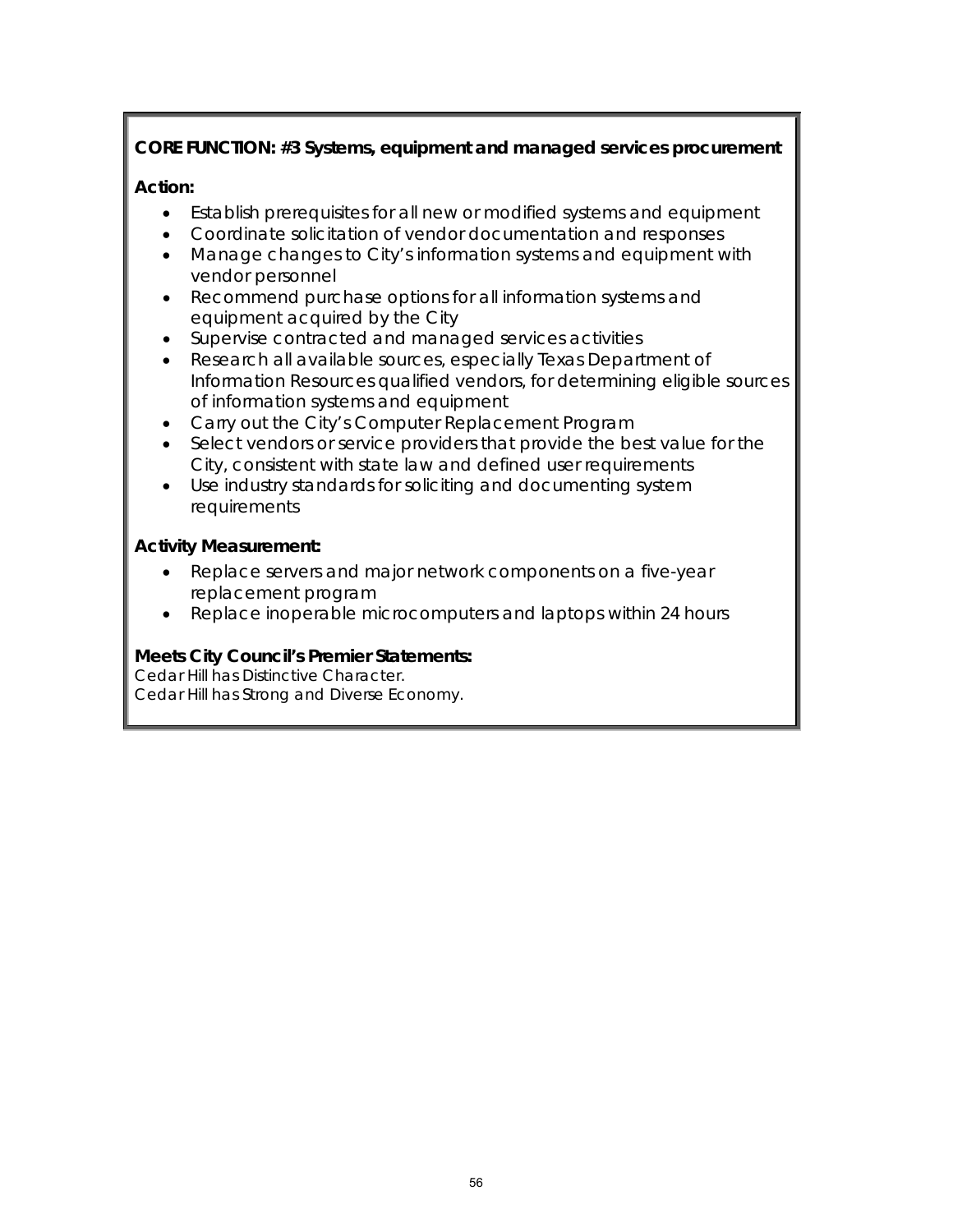## **CORE FUNCTION: #4 General Direction and Support**

## **Action:**

- Advise senior management on Information Technology issues
- Identify training and developmental requirements and opportunities
- Manage inventories of all systems and equipment in service
- Offer support for all users of City Information Technology, including employees, citizens and the general public
- Provide technical training to employees
- Prepare and implement a technology plan for the City's technology base
- Evaluate cost-effective IT training opportunities

### **Activity Measurement:**

- Inventory Citywide IT resources annually
- Meet with directors and managers to assess status of installed systems and equipment and to forecast future requirements semi-annually
- Coordinate organizational or departmental reviews of existing or new computer systems quarterly
- Fulfill Technology Plan and update annually

## **Meets City Council's Premier Statements:**

Cedar Hill has Distinctive Character. Cedar Hill has Texas Schools of Choice. Cedar Hill has Strong and Diverse Economy.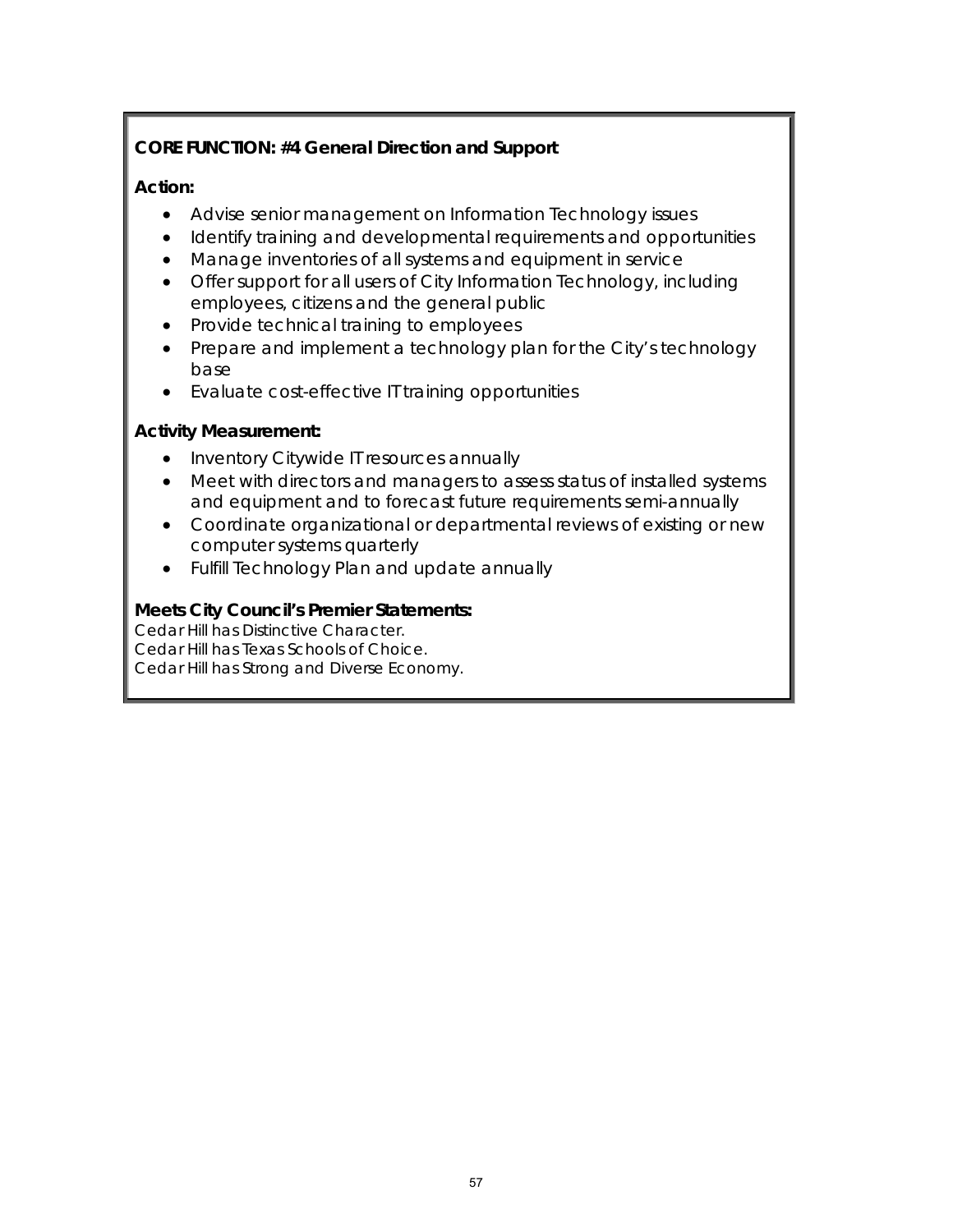#### **Proposed Program Description**

#### **Information Technology Department**

#### **Program One (1), Public Safety Information Technology Analyst (1st Year Request)**

**Program Cost: \$69,810 Tax Rate Impact: \$0.0025 Option Cost: \$27,735**

#### **Included in City Manager's Budget: Yes**

#### **Program Description:**

The IT Department supports the Fire and Police Departments technical infrastructure, but because of a limited staff, that support is restricted. As a result, the bulk of Information Technology support and maintenance is put on Police and Fire staff, and although they are competent, support is not and should not be the primary duty of Police and Fire employees.

The Cedar Hill, DeSoto and Duncanville Police Departments use *SunGard's*  mobile field reporting, records management and computer aided dispatch programs. Each agency is responsible for providing its own systems administrator for the *SunGard* product suite. The Technical and Information Services Division commander is the department's sole technical support person and systems administrator for the S*unGard* products and related hardware. The commander's primary duties are supposed to be commanding the following organizational components: Public Services Unit, Records Unit, Property Unit, and Animal Services Division. However, performing technical support functions has become the commander's primary task, which impedes her ability to properly manage her areas of responsibility. According to the Cedar Hill Police Department Management Study Report, "The Department and City should stop the practice of using sworn officers, including Commanders, to perform IT functions." (Carroll Buracker and Associates, Inc., 2007, pp. 163, 181).

The Fire Departments for Cedar Hill, DeSoto and Duncanville also use *SunGard* products for communications with Southwest Regional Communications Center (SWRCC). The fire departments use the *SunGard MCT Program* for receiving dispatch information and providing updates into the CAD system. The Fire Departments also use FireHouse for records management for all records and *Rescue Medic* for EMS records management. Currently, these functions and most items involving the *SunGard MCT Program* are handled by the Fire Chief. This includes all hardware issues and software updates. IT manages most aspects of the FireHouse software installed on a City server. One of the primary functions provided by IT is upgrading the software. Many times following upgrades to the database on the server, each one of the client computers requires attention. Further, FireHouse uses CAD Monitor software to load information from the CAD into the database. Configuring and maintaining this component resides within the fire department, usually the Fire Chief or a Battalion Chief. The amount of time spent by Fire Department personnel varies throughout the year. A single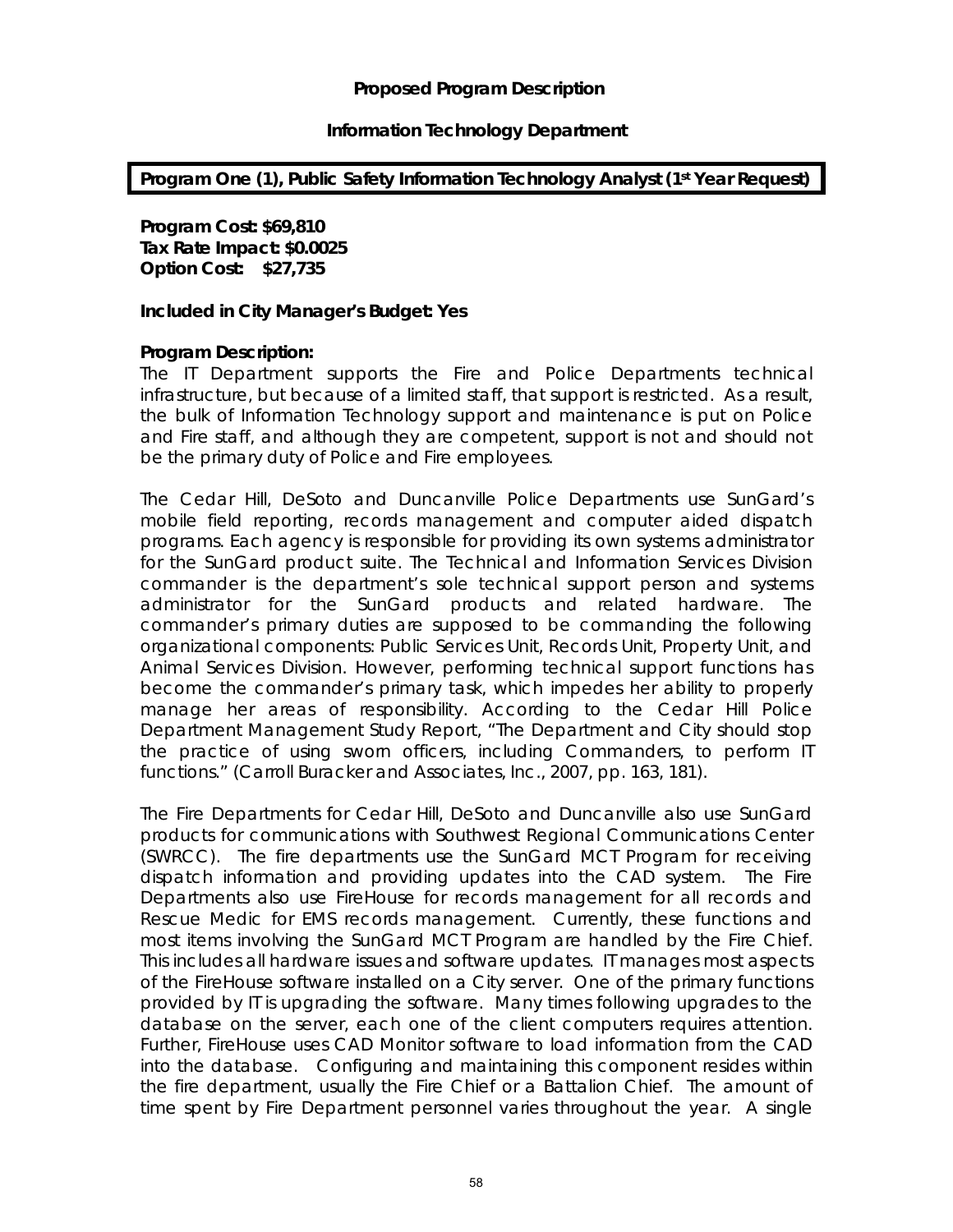issue with the MCT program may take from one to eight hours to complete depending upon the amount of software that must be reloaded. *Rescue Medic* is the department's electronic patient care record (ePCR) software. All issues with the software are handled by the EMS Chief. The EMS Chief spends an average of three hours per week dealing with issues with the ePCR tablets. While the Fire Department Master Plan report is not yet available, the report will contain recommendations to transition IT responsibility from fire department personnel to the IT department.

Adding a Public Safety Information Technology Analyst would not only release officers of public safety to do their primary duties, but it would also considerably relieve the IT departments current limited staff to do the overwhelming amount of technically work we are responsible for. Under general supervision from the IT Manager, this position's primary function is to provide technical support to the City's Police, Fire and Court Departments. This includes acting as primary liaison to SWRCC, the separate 911 Dispatch Center, for purposes of troubleshooting issues in the City's Police and Fire departments. Duties will include user support, specialized software support, telecommunications, and research into technical solutions, as well as assisting with efforts to ensure the police department's compliance with federal security guidelines for Criminal Justice Information Systems (CJIS). This position is also expected to assist other departments as needed.

#### **Program benefits and outcomes:**

- $\checkmark$  Allows Police and Fire personnel to resume more of public safety duties,
- $\checkmark$  Quicker response to and resolve technical issues,
- $\checkmark$  Quicker implementation of hardware and software updates,
- $\checkmark$  Greater technical interaction with the City's and SWRCC's IT staff,
- $\checkmark$  Better ability to identify and plan for IT needs,
- $\checkmark$  Provide support functions for managing the Best Practices Recognition Program,
- $\checkmark$  Helps the IT department's compliance with federal technical audit issues,

**Option:** Convert Part-Time IT Technician to full-time.

#### **If this program is not funded:**

- $\checkmark$  Technical issues will take longer to resolve, leaving less resources available for use,
- $\checkmark$  Technical Support for Fire and Police departments will continue to function at less than optimum levels,
- $\checkmark$  Hardware and software updates will be delayed,
- $\checkmark$  The Police and Fire personnel who handle IT issues will need to continue to neglect primary responsibilities.

#### **This program reflects City Council's Premier Statement:**

 $\checkmark$  Cedar Hill has Excellent, Safe and Efficient Infrastructure.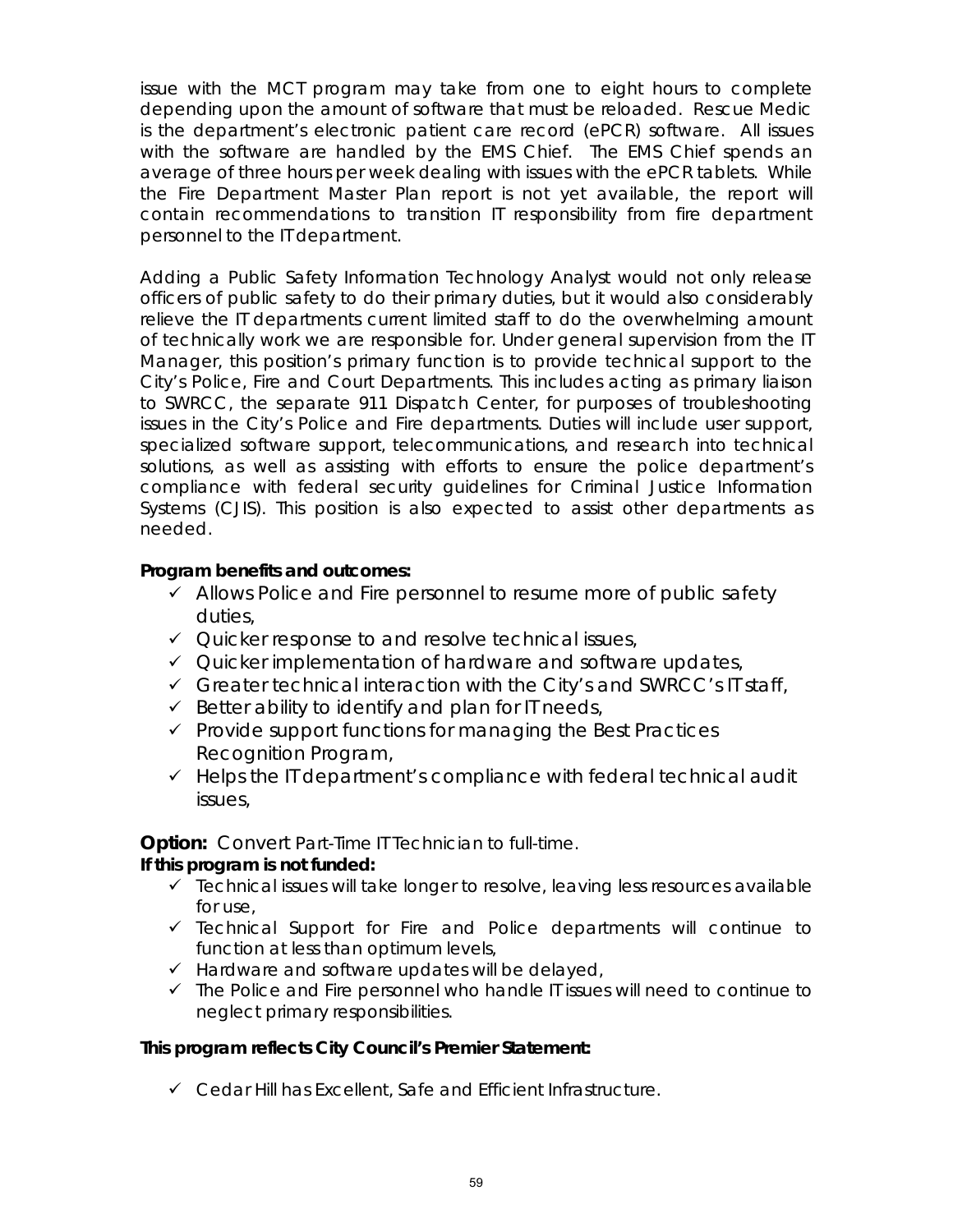#### **SUMMARY - INFORMATION TECHNOLOGY**

| <b>EXPENDITURES</b>       |    | <b>ACTUAL</b> |    | <b>ACTUAL</b> |    | EST.          |    | <b>FISCAL YEAR 2014-2015</b> |  |               |    |                 |
|---------------------------|----|---------------|----|---------------|----|---------------|----|------------------------------|--|---------------|----|-----------------|
|                           |    | <b>FYE 12</b> |    | <b>FYE 13</b> |    | <b>FYE 14</b> |    | <b>CONTINUED</b>             |  | <b>GROWTH</b> |    | <b>PROPOSED</b> |
|                           |    |               |    |               |    |               |    |                              |  |               |    |                 |
| Personnel                 | \$ | 291.255       | \$ | 299.453       | \$ | 311.580       | \$ | 351.215<br>\$                |  | 418.460       | \$ | 418.460         |
| <b>Supplies</b>           |    | 11.566        |    | 12.488        |    | 11.500        |    | 11.800                       |  | 12.300        |    | 12.300          |
| Maintenance               |    | 139.125       |    | 198.673       |    | 161.795       |    | 154.835                      |  | 154.835       |    | 154,835         |
| <b>Services</b>           |    | 141.405       |    | 165.656       |    | 117.225       |    | 120.375                      |  | 120.375       |    | 120,375         |
| <b>Utilities</b>          |    | 5.503         |    | 25.864        |    | 6.415         |    | 6.375                        |  | 7.035         |    | 7.035           |
| Lease/Rentals             |    | 112.212       |    | 78.591        |    | 146.790       |    | 176.610                      |  | 177.515       |    | 177.515         |
| Sundry                    |    | 20.180        |    | 18.079        |    | 15.730        |    | 20.540                       |  | 21.040        |    | 21,040          |
| <b>TOTAL Dept. Budget</b> | \$ | 721.246       | S  | 798.804       | \$ | 771.035       |    | 841.750                      |  | 911.560       |    | 911.560         |

| <b>STAFFING</b>                              | <b>ACTUAL</b> | <b>ACTUAL</b> | EST.          | <b>FISCAL YEAR 2014-2015</b> |               |                 |  |
|----------------------------------------------|---------------|---------------|---------------|------------------------------|---------------|-----------------|--|
|                                              | <b>FYE 12</b> | <b>FYE 13</b> | <b>FYE 14</b> | <b>CONTINUED</b>             | <b>GROWTH</b> | <b>PROPOSED</b> |  |
|                                              |               |               |               |                              |               |                 |  |
| Information Systems Director                 | 0.0           | 0.0           | 1.0           | 1.0                          | 1.0           | 1.0             |  |
| Information Systems Manager                  | 1.0           | 1.0           | 0.0           | 0.0                          | 0.0           | 0.0             |  |
| Senior Information Systems Analyst           | 1.0           | 1.0           | 1.0           | 1.0                          | 1.0           | 1.0             |  |
| Information Systems Analyst                  | 1.0           | 1.0           | 1.0           | 1.0                          | 2.0           | 2.0             |  |
| Computer Technician                          | 0.5           | 0.5           | 0.5           | 0.5                          | 0.5           | 0.5             |  |
| Part-Time Clerk                              | 0.5           | 0.5           | 0.5           | 0.5                          | 0.5           | 0.5             |  |
| <b>TOTAL Staffing</b>                        | 4.0           | 4.0           | 4.0           | 4.0                          | 5.0           | 5.0             |  |
| <b>REPLACEMENT VEHICLES &amp; EQUIPMENT:</b> |               |               |               | <b>ACTUAL</b>                | <b>LEASE</b>  | <b>FUNDED</b>   |  |
|                                              |               |               |               | COST                         | <b>COST</b>   |                 |  |
| Desktop Computers (30)                       |               |               |               | 24,000<br>\$                 | \$<br>6,200   | Yes             |  |
| Mobile Unites                                |               |               |               | \$<br>46.000                 | 17,940<br>\$  | Yes             |  |
| Virtual Server                               |               |               |               | \$<br>28,000                 | 5,685<br>£.   | Yes             |  |
| <b>PROGRAMS:</b>                             |               |               |               | <b>PRIORITY</b>              | <b>COST</b>   | <b>FUNDED</b>   |  |
| Public Safety Information Technology Analyst |               |               |               | \$                           | \$<br>69,810  | Yes             |  |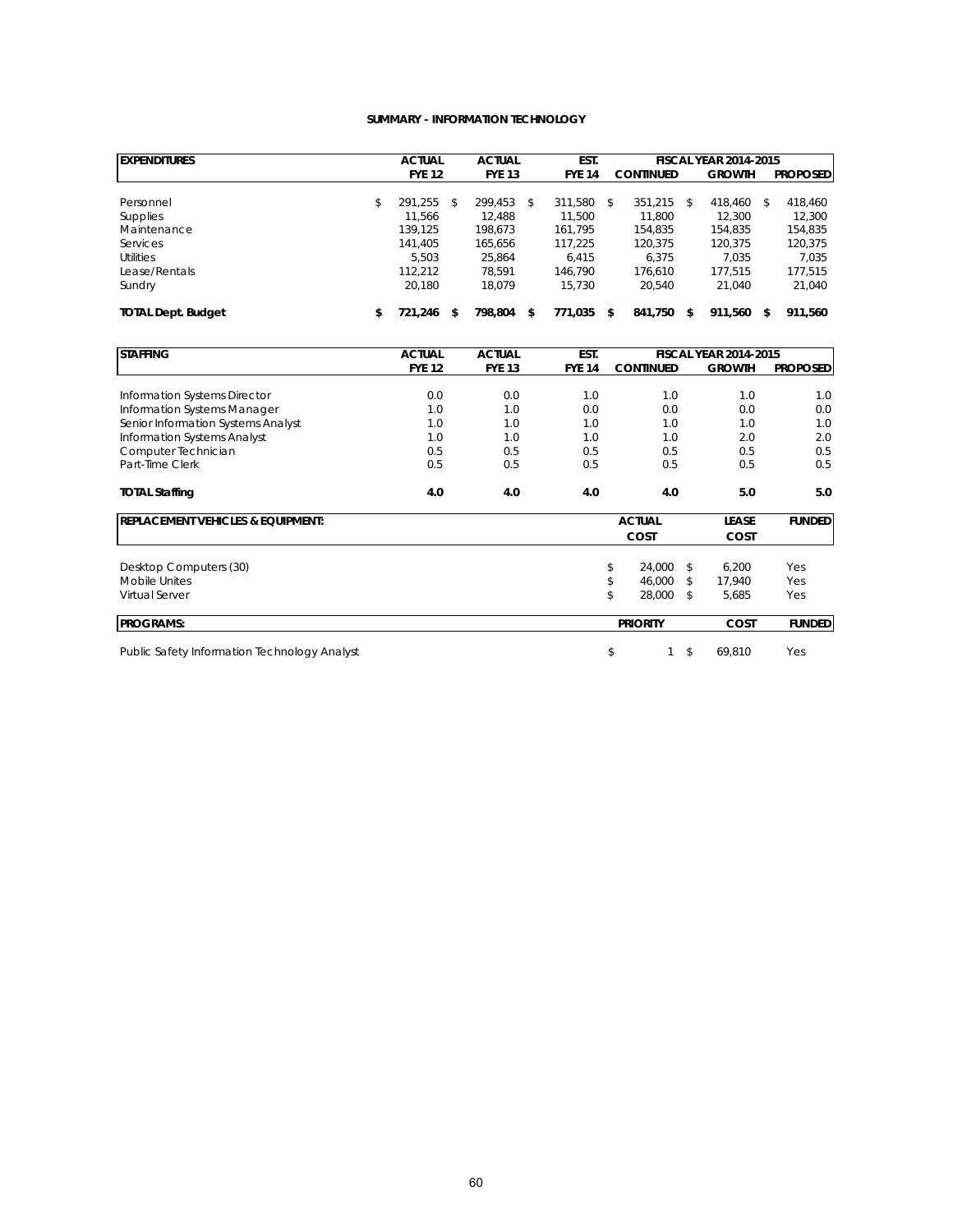#### **INFORMATION TECHNOLOGY VEHICLES & EQUIPMENT**

|                                              | X IF ITEM IS |                |             | <b>DESCRIPTION OF</b>               |              | <b>ESTIMATED</b> | CM              |
|----------------------------------------------|--------------|----------------|-------------|-------------------------------------|--------------|------------------|-----------------|
| <b>ITEM</b>                                  | UNRELIABLE   | QTY            | YEAR        | <b>REPLACEMENT ITEM</b>             | COST         | LIFE             | <b>APPROVED</b> |
|                                              |              |                |             |                                     |              |                  |                 |
| MICROCOMPUTERS:                              |              |                |             |                                     |              |                  |                 |
|                                              |              |                |             |                                     |              |                  |                 |
| <b>In-Service</b>                            |              |                |             |                                     |              |                  |                 |
| Group B - Pentium 4 > 3.0 Mhz 1-5GB RAM      |              | 70             | 2011        |                                     |              |                  |                 |
| Group C - Pentium 4 > 3.0 Mhz 1-2 GB RAM     |              | 70             | 2012        |                                     |              |                  |                 |
| Group D - Pentium 4 > 3.0 Mhz 2 GB Ram       |              | 50             | 2013        |                                     |              |                  |                 |
| Group A - Pentium 4 3.0 Mhz 1 GB RAM         |              | 55             | 2014        |                                     |              |                  |                 |
| Group E - Pentium 4 <> 3.0 Mhz 1 GB RAM      |              | 30             | 2015        | Replace with HP Core 2 Duo 2 GB Ram | 24,000<br>\$ | 5 Years          | Yes             |
| In-Service Microcomputers Subtotal:          |              | 275            |             |                                     |              |                  |                 |
|                                              |              |                |             |                                     |              |                  |                 |
| LAPTOPS/Mobile Units:                        |              |                |             |                                     |              |                  |                 |
| In-Service                                   |              |                |             |                                     |              |                  |                 |
| IT Department                                |              |                |             |                                     |              |                  |                 |
| for use with Projectors                      |              | $\overline{2}$ | 2004        |                                     |              |                  |                 |
| Loaners                                      |              | 12             | 2011        |                                     |              |                  |                 |
| Loaners                                      |              | 16             | 2005        |                                     |              |                  |                 |
| Loaners                                      |              | 13             | 2006        |                                     |              |                  |                 |
| Loaner (assigned to ACM)                     |              | $\mathbf{1}$   | 2007        |                                     |              |                  |                 |
| Training                                     |              | 10             | 2008        |                                     |              |                  |                 |
| Director/Analysts                            |              | $\sqrt{3}$     | 2008        |                                     |              |                  |                 |
| Police Dept (Laptops/Mobile Units/PDA's)     |              | 62             |             |                                     |              |                  |                 |
| Library                                      |              | 6              |             |                                     |              |                  |                 |
| Administration                               |              | $\sqrt{3}$     |             |                                     |              |                  |                 |
| Court                                        |              | $\mathbf{3}$   |             |                                     |              |                  |                 |
|                                              |              |                |             |                                     |              |                  |                 |
| EDC                                          |              | $\mathbf{1}$   |             |                                     |              |                  |                 |
| HR                                           |              | $\mathbf{1}$   |             |                                     |              |                  |                 |
| Fire                                         |              | 12             |             |                                     |              |                  |                 |
| Parks                                        |              | 3              |             |                                     |              |                  |                 |
| Public Works                                 |              | $\sqrt{3}$     |             |                                     |              |                  |                 |
| Code                                         |              | $\overline{4}$ |             |                                     |              |                  |                 |
| Police Dept (Laptops/Toughbook Mobile Units) |              | 10             | 2015        |                                     | \$<br>46,000 | 5 Years          | Yes             |
| Police Dept (Laptops/Toughbook Mobile Units) |              | 9              | 2016        |                                     | 41,400<br>\$ | 5 years          | No              |
|                                              |              |                |             |                                     |              |                  |                 |
|                                              |              |                |             |                                     |              |                  |                 |
| In-Service Laptops/Mobile Units Subtotal:    |              | 174            |             |                                     |              |                  |                 |
|                                              |              |                |             |                                     |              |                  |                 |
| <b>PROJECTORS:</b>                           |              |                |             |                                     |              |                  |                 |
| IT Dept (Loaner)                             |              | 2              | 2004        |                                     |              |                  |                 |
| Library                                      |              | $\mathbf{1}$   | before 2005 |                                     |              |                  |                 |
| Police Dept                                  |              | $\mathbf{1}$   | before 2005 |                                     |              |                  |                 |
| Recreation Center                            |              | 3              | before 2005 |                                     |              |                  |                 |
| IT Dept (Spare)                              |              | $\mathbf{1}$   | 2005        |                                     |              |                  |                 |
| Administration                               |              | $\mathbf{1}$   | 2005        |                                     |              |                  |                 |
| Fire                                         |              | $\mathbf{1}$   | 2006        |                                     |              |                  |                 |
| Conference Room                              |              | $\mathbf{1}$   | 2006        |                                     |              |                  |                 |
| EDC                                          |              | $\mathbf{1}$   | 2006        |                                     |              |                  |                 |
| Gov't Center Conference Rooms                |              | 9              | 2008        | Conference Room D                   |              |                  |                 |
| IT Dept Training                             |              | $\mathbf{1}$   | 2008        |                                     |              |                  |                 |
| IT Dept Demonstrations                       |              | $\mathbf{1}$   | 2009        |                                     |              |                  |                 |
| Projectors Subtotal:                         |              | 23             |             |                                     |              |                  |                 |
|                                              |              |                |             |                                     |              |                  |                 |
| <b>PRINTERS:</b>                             |              |                |             |                                     |              |                  |                 |
| In-Service                                   |              |                |             |                                     |              |                  |                 |
| Color Laser Printers                         |              | 24             | Before 2005 |                                     |              |                  |                 |
| <b>B/W Laser Printers</b>                    |              | 58             | Before 2005 |                                     |              |                  |                 |
|                                              |              |                |             |                                     |              |                  |                 |
| <b>Inkjet Printers</b>                       |              | 32             | Before 2005 |                                     |              |                  |                 |
| Plotters                                     |              | 5              | Before 2005 |                                     |              |                  |                 |
| <b>B/W Laser Printers</b>                    |              | 8              |             |                                     |              |                  |                 |
| B/W Laser Printers (purchased FY05)          |              | $\sqrt{3}$     | 2005        |                                     |              |                  |                 |
| Inkjet Printers (purchased FY05)             |              | $\sqrt{3}$     | 2005        |                                     |              |                  |                 |
| Color Laser Printers (purchased FY06)        |              | 15             | 2006        |                                     |              |                  |                 |
| Color Laser Printers (purchased 2007)        |              | 15             | 2007        |                                     |              |                  |                 |
| In-Service Printers Subtotal:                |              | 133            |             |                                     |              |                  |                 |
|                                              |              |                |             |                                     |              |                  |                 |